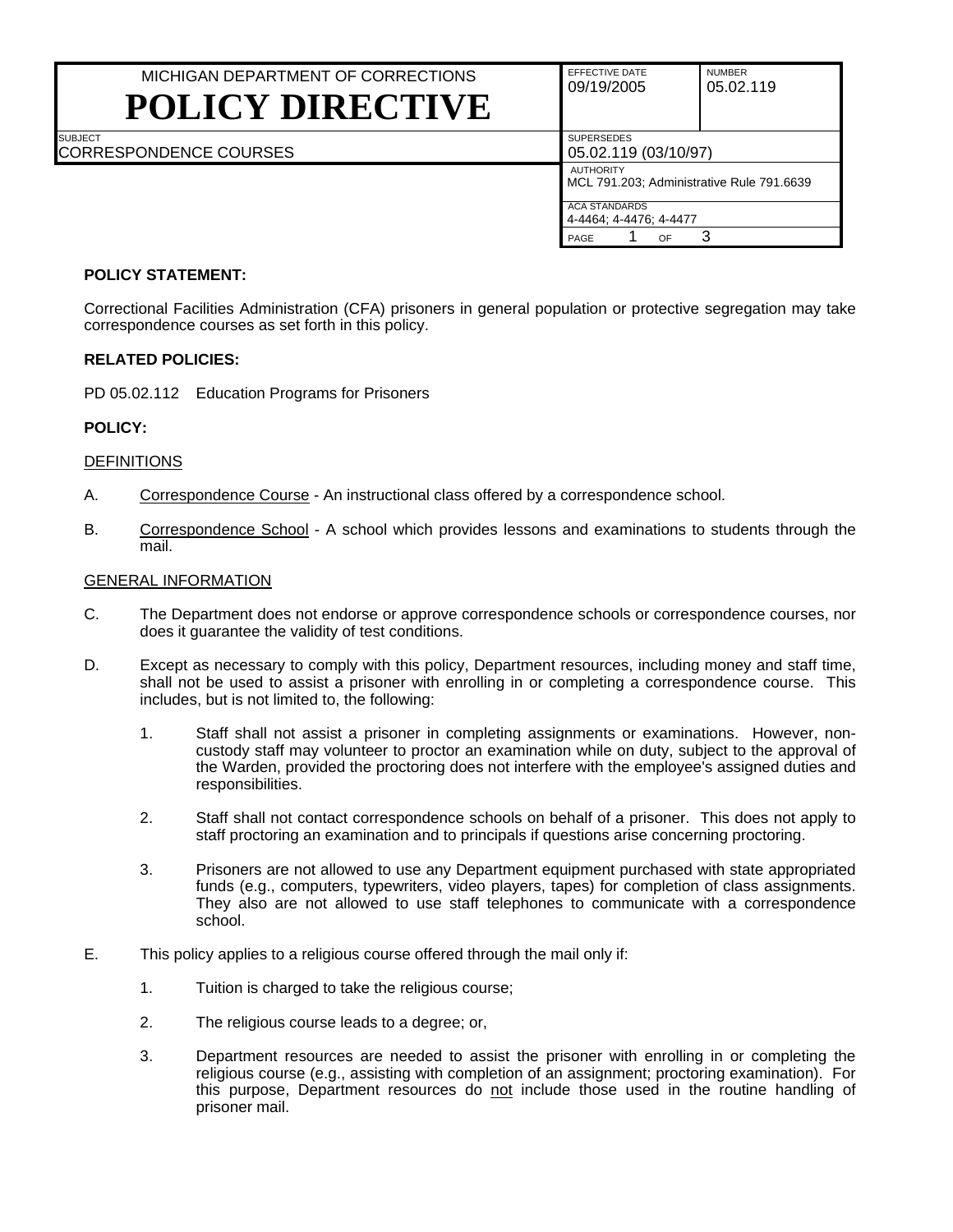| <b>DOCUMENT TYPE</b> | <b>IEFFECTIVE DATE</b> | <b>NUMBER</b> |                        |
|----------------------|------------------------|---------------|------------------------|
| POLICY DIRECTIVE     | 09/19/2005             | 05.02.119     | OF<br><b>PAGE</b><br>w |

If none of the above apply, the prisoner does not need approval to take the religious course; however, if any of the above apply, all requirements set forth in this policy apply, including the approval process set forth below.

#### APPROVAL PROCESS

- F. A prisoner may enroll in a correspondence course only with approval of the Warden. Requests shall be submitted in writing to the school principal and shall include all relevant documentation regarding the course that is available to the prisoner at the time of the request, including specific information on the correspondence school offering the course and a list of required course material. The school principal shall review the request and submit a written report to the Warden or designee addressing each of the following:
	- 1. Whether the course requirements can be completed without utilization of Department resources, except as necessary to comply with this policy.
	- 2. Whether the materials required for the course are authorized under PD 04.07.112 "Prisoner Property" and PD 05.03.118 "Prisoner Mail".
	- 3. Whether proctoring is required. If proctoring is required and the correspondence school requires the proctor to have specific qualifications (e.g., certified practicing practitioner), the availability of a qualified proctor also shall be addressed.
- G. The Warden or designee shall make the final determination whether to approve the request. The request shall be approved if the Warden or designee determines that the course requirements can be completed without utilization of Department resources that are not required to comply with this policy and that required course materials are authorized by policy. If the correspondence school requires specific qualifications for a required proctor, the request also may be denied if the availability of a qualified proctor cannot be confirmed. The potential educational value to the prisoner shall not be a factor in determining whether to approve the request.
- H. The Warden or designee shall ensure that the prisoner, the principal, and the Manager of the Educational Services Section, CFA, are notified in writing of the Warden's decision and, if the request is denied, the basis for the denial. The appropriate Business Office and Mailroom/Property Room staff also shall be notified if the request is approved.
- I. Prisoners must repeat the approval process set forth above for each semester or term in which s/he wants to enroll in a correspondence course.

#### PAYMENT OF TUITION/FEES/COSTS FOR APPROVED CORRESPONDENCE COURSE

- J. A prisoner must have sufficient funds in his/her institutional account to pay in full all fees and costs of the approved course, including tuition, at the time of application. Payment for the course shall be processed through the institution's Business Office in accordance with PD 04.02.105 "Prisoner Funds" and institutional operating procedures. However, if the prisoner can provide adequate documentation that all or a portion of the tuition, fees and/or costs of an approved course has been paid on his/her behalf (e.g., by Veterans Administration), the prisoner need only have sufficient funds in the account to pay the balance owed; the payment may not be from a source from which the prisoner is prohibited from receiving funds pursuant to PD 04.02.105.
- K. Funds received by a prisoner for placement in his/her institutional account which are designated for educational expenses shall be credited to the account in accordance with PD 04.02.105 "Prisoner Funds". Such funds are subject to court-ordered payments from the account as set forth in PD 04.02.105; the funds may otherwise be used by the prisoner only to pay his/her educational expenses.
- L. Tuition, fees and costs of a correspondence school paid by or on behalf of a prisoner will not be reimbursed by the Department for any reason.